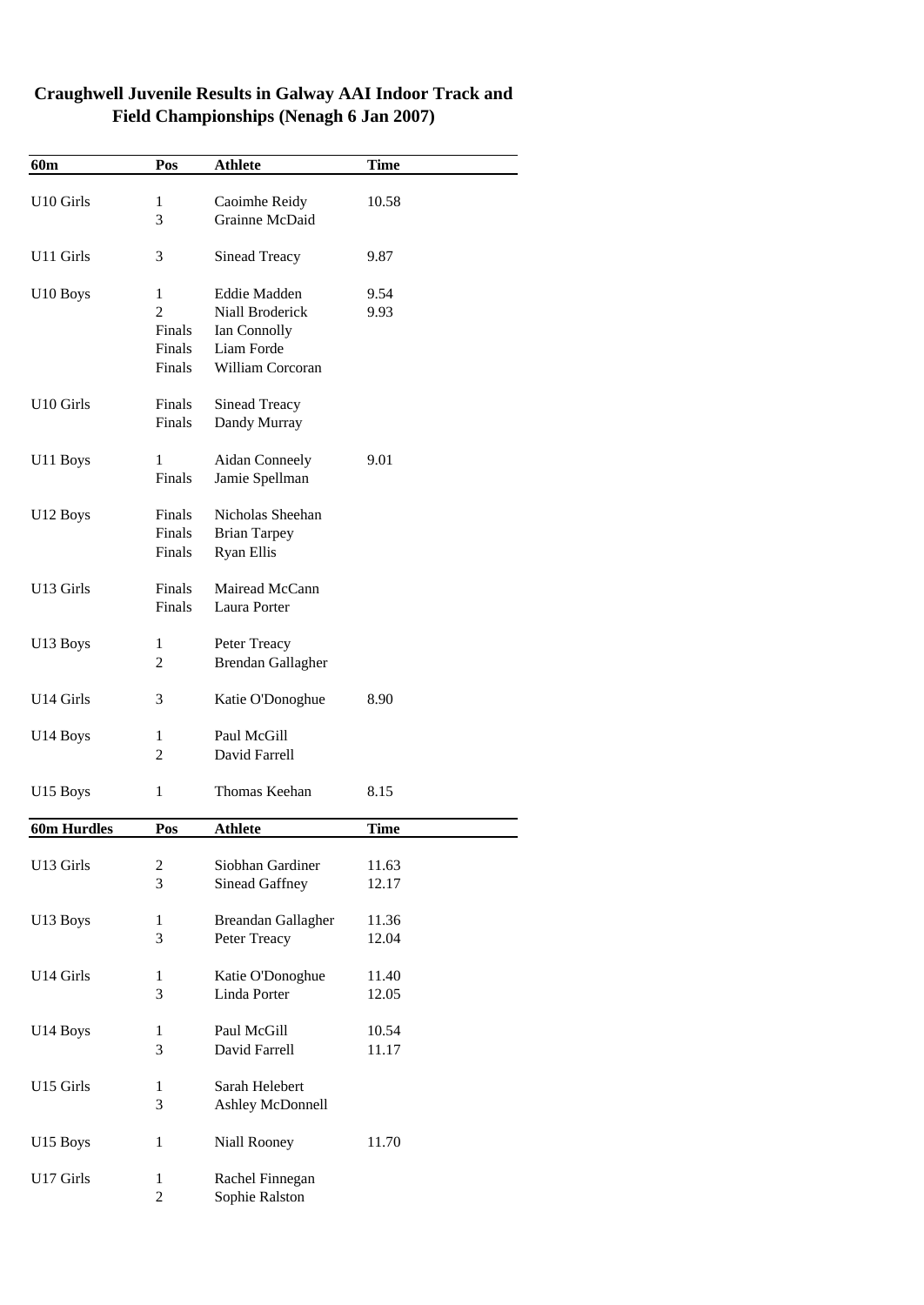| 350m                  | Pos                     | <b>Athlete</b>         | <b>Time</b> |
|-----------------------|-------------------------|------------------------|-------------|
|                       |                         |                        |             |
| U <sub>10</sub> Girls | 1                       | Grainne McDaid         | 1:13.12     |
|                       | $\overline{c}$          | Caoimhe Reidy          | 1:15.69     |
|                       |                         | Andrea Tobin           | 1.20.71     |
|                       |                         | Lisa Doran             | 1.21.62     |
|                       |                         | <b>Orlaith Maloney</b> | 1.22.99     |
| U <sub>10</sub> Boys  | 1                       | Eddie Madden           | 1:09.26     |
|                       | $\overline{c}$          | Liam Forde             | 1:10.95     |
|                       | $\overline{4}$          | Gary Clay              | 1.13.26     |
|                       |                         | William Corcoran       | 1.14.46     |
|                       |                         | Oisin Coppinger        | 1.15.26     |
|                       |                         | Ian Connolly           | 1.15.56     |
|                       |                         | Liam Moran             | 1.15.61     |
|                       |                         | Matthew Molloy         | 1.17.23     |
|                       |                         | Niall Broderick        | 1.18.25     |
|                       |                         | Kevin Roche            | 1.21.41     |
|                       |                         | Stephen Joyce          | 1.28.30     |
|                       |                         |                        |             |
| 550m                  | Pos                     | <b>Athlete</b>         | <b>Time</b> |
| U11 Girls             |                         | Sinead Treacy          | 2.04.27     |
|                       |                         | Grace Kelly            | 2.12.79     |
|                       |                         | Ellen Fitzpatrick      | 2.15.79     |
|                       |                         | Niamh Casey            | 2.25.10     |
|                       |                         | Ellen Treacy           | 2.25.90     |
| U11 Boys              | 4                       | Aidan Conneely         | 2.00.54     |
|                       |                         | Jamie Spellman         | 2.03.00     |
|                       |                         | Cillian McDaid         | 2.06.00     |
|                       |                         | Eoin Lally             | 2.21.00     |
|                       |                         |                        |             |
| 600m                  | Pos                     | <b>Athlete</b>         | <b>Time</b> |
| U12 Girls             | Guest                   | Claire Ryder           | 2.01.64     |
|                       |                         | Sarah Molloy           | 2.13.14     |
|                       |                         | Ailbhe Greaney         | 2.13.97     |
|                       |                         | Ella Bryan             | 2.19.49     |
|                       |                         | Derbhla Maloney        | 2.21.7      |
| U12 Boys              | 3                       | Nicholas Sheehan       | 2:00.42     |
|                       |                         | <b>Conor Tarpey</b>    | 2.06.02     |
|                       |                         | <b>Matthew Moran</b>   | 2.15.50     |
|                       |                         |                        |             |
| U13 Girls             |                         | Laura Porter           | 2.06.55     |
|                       |                         | Muireann Maloney       | 2.10.55     |
| U13 Boys              | 1                       | Paul Joyce             | 2:02.06     |
|                       | $\mathbf{2}$            | Patrick Pendregast     | 2:05.31     |
|                       | 3                       | Paul Fitzpatrick       | 2:08.35     |
|                       | $\overline{\mathbf{4}}$ | James Greaney          | 2.09.8      |
|                       | 5                       | <b>Brendan Forde</b>   | 2.12.79     |
|                       | 6                       | Cathal Coppinger       | 2.13.66     |
|                       | 7                       | Padraic Hannon         | 2.14.83     |
|                       | 7                       | Conor Farrell          | 2.18.0      |
| 800m                  | Pos                     | <b>Athlete</b>         | <b>Time</b> |
|                       |                         |                        |             |
| U14 Girls             | 1                       | Linda Porter           | 2:37.36     |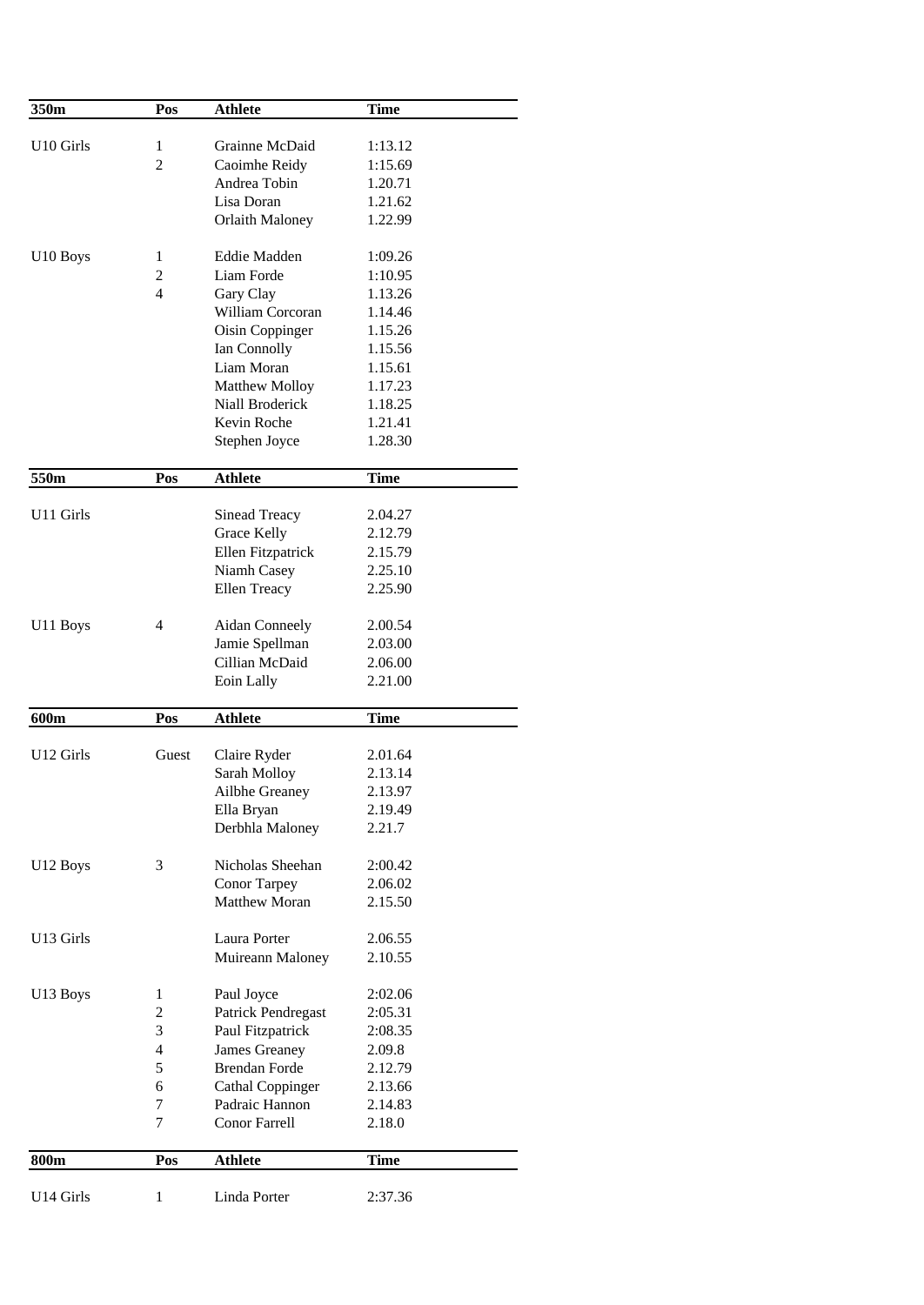|           |                | Orla Ryan                                                                            | 3.10.72     |  |
|-----------|----------------|--------------------------------------------------------------------------------------|-------------|--|
| U15 Girls | 2              | Ashley McDonnell                                                                     | 2:37.70     |  |
| U15 Boys  | 1              | Michael Hannon                                                                       | 2.46.51     |  |
| 4x100m    | Pos            | <b>Athlete</b>                                                                       | <b>Time</b> |  |
| U11 Girls | 1              | Craughwell 'A'                                                                       | 1:10.44     |  |
|           | $\overline{c}$ | Craughwell 'B'                                                                       | 1:14.22     |  |
| U11 Boys  | 2              | Craughwell 'A'                                                                       | 1:08.95     |  |
|           | 3              | Craughwell 'B'                                                                       | 1.11.35     |  |
|           | 4              | Craughwell 'C'                                                                       | 1.11.59     |  |
| U12 Girls | 1              | Sarah Molloy<br>Claire Ryder<br>Ailbhe Greaney<br>Ella Bryan                         | 1:04.18     |  |
|           | $\overline{4}$ | Gabrielle Tobin                                                                      | 1.07.94     |  |
| U12 Boys  | 2              | Craughwell 'A'                                                                       | 1:04.59     |  |
|           | 3              | Craughwell 'B'                                                                       | 1:08.91     |  |
| U13 Girls | 3              | Sinead Gaffney<br>Siobhan Gardiner<br>Laura Porter<br>Mairead McCann<br>Orla McDaid  | 1:02.40     |  |
|           | 5              | Caoimhe Quill<br>Claire Ryder<br>Muireann Maloney<br>Ella Bryan<br>Eimear Kelly      | 1.04.73     |  |
| U13 Boys  | 1              | Peter Treacy<br>Paul Joyce<br>James Greaney<br>Brendan Gallagher<br>Pádraic Hannon   | 1:04.29     |  |
|           | 2              | Cathal Coppinger<br>Paul Fitzpatrick<br><b>Conor Farrell</b><br><b>Brendan Forde</b> | 1:04.58     |  |
| 4x200m    | Pos            | <b>Athlete</b>                                                                       | Time        |  |
| U14 Girls | 2              | Orla Ryan<br>Katie O'Donoghue<br>Linda Porter<br>Debbie Kenny<br>Karen Roche         | 2:05.40     |  |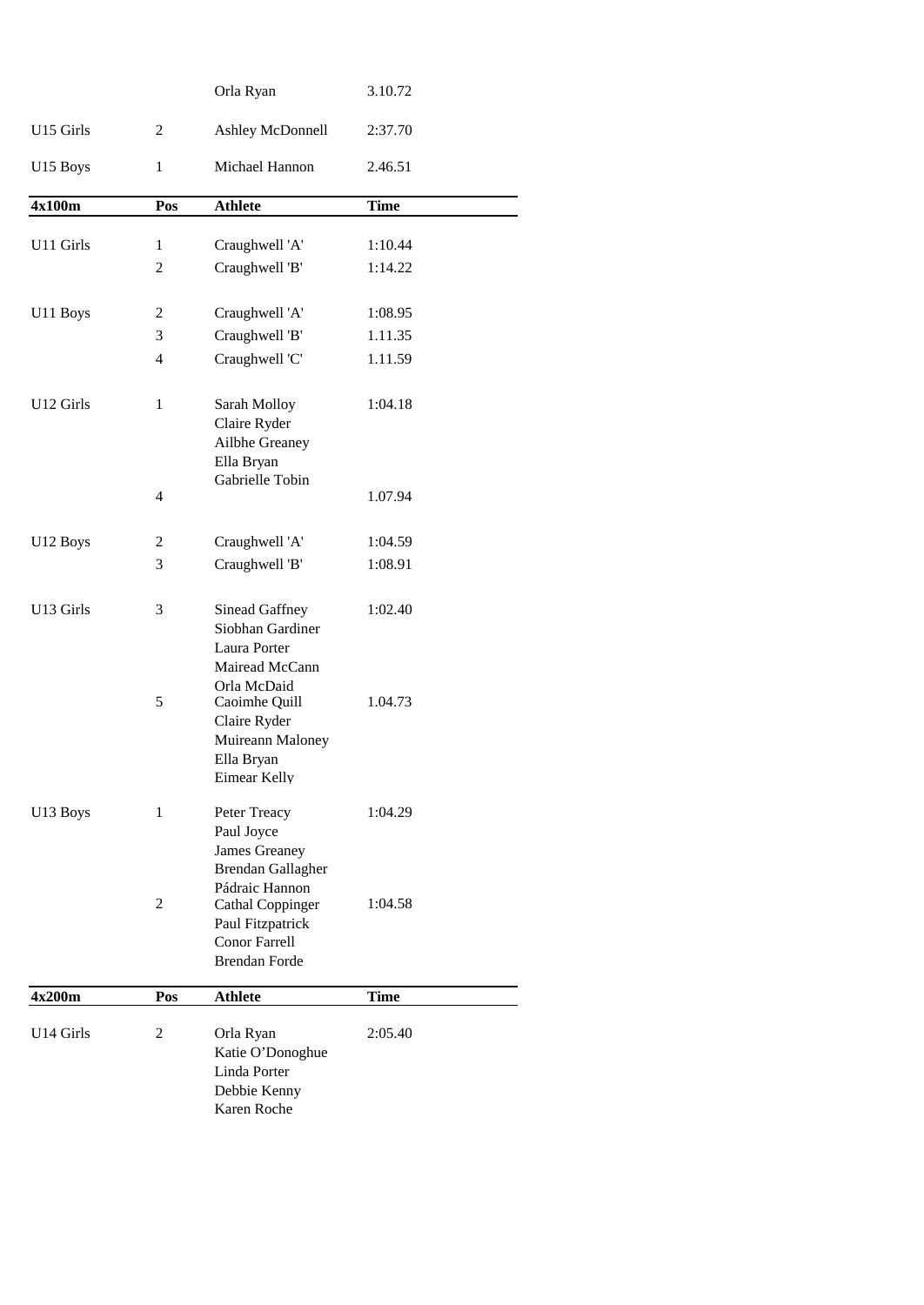| U14 Boys             | 1                       | Ross Haverty<br>David Farrell<br>Cillian Reidy<br>Paul McGill<br>Pádraic Tobin | 2:06.85         |
|----------------------|-------------------------|--------------------------------------------------------------------------------|-----------------|
| U <sub>15</sub> Boys | 1                       | Tomás Keehan<br>Micheál Hannon<br>Niall Rooney<br>David Farrell                | 2:00.18         |
| U17 Girls            | 2                       | Maeve Curley<br>Rachel Finnegan<br>Cathriona Farrell<br>Sophie Ralston         | 1:58.95         |
| Long Jump            | Pos                     | <b>Athlete</b>                                                                 | <b>Distance</b> |
| U12 Girls            | 1                       | Claire Ryder                                                                   | 3.51            |
|                      | 2                       | Ella Bryan                                                                     | 3.45            |
|                      | 3                       | Sarah Molloy                                                                   | 3.33            |
|                      | 4                       | Ailbhe Greaney                                                                 | 3.21            |
| U12 Boys             | 1                       | <b>Brian Tarpey</b>                                                            | 3.42            |
|                      | 2                       | <b>Ryan Ellis</b>                                                              | 3.34            |
|                      | 3                       | Cathal Reidy                                                                   | 3.32            |
|                      | 7                       | Robert Kelly                                                                   | 3.02            |
|                      | 8                       | Matthew Moran                                                                  | 2.73            |
|                      | 9                       | Padraig O'Grady                                                                | 2.20            |
|                      | 10                      | Craig McGill                                                                   | 1.93            |
| U13 Girls            | 2                       | Sinead Gaffney                                                                 | 3.9             |
|                      | 3                       | Mairead McCann                                                                 | 3.86            |
|                      | 5                       | Siobhan Gardiner                                                               | 3.58            |
|                      | 11                      | Emer Kelly                                                                     | 2.54            |
| U13 Boys             | 1                       | Peter Treacy                                                                   | 3.67            |
|                      | 3                       | <b>Brendan Gallagher</b>                                                       | 3.51            |
|                      | 4                       | Paul Joyce                                                                     | 3.48            |
|                      | 5                       | <b>Cathal Coppinger</b>                                                        | 3.43            |
|                      | 6                       | Conor Farrell                                                                  | 3.29            |
|                      | 7                       | Paul Fitzpatrick                                                               | 3.11            |
| U14 Girls            | 3                       | Debbie Kenny                                                                   | 3.85            |
|                      | 5                       | Katie O'Donoghue                                                               | 3.48            |
|                      | 7                       | Linda Porter                                                                   | 3.09            |
|                      | 8                       | Karen Roche                                                                    | 2.73            |
|                      | 9                       | Kate Dundon                                                                    | 2.63            |
| U14 Boys             | 4                       | Cillian Reidy                                                                  | 3.70            |
| U15 Girls            | $\mathbf{1}$            | Sarah Helebert                                                                 | 4.43            |
| U <sub>15</sub> Boys | 1                       | Thomas Keehan                                                                  | 4.65            |
|                      | $\mathbf{2}$            | Niall Rooney                                                                   | 3.96            |
|                      | 3                       | Michael Hannon                                                                 | 3.32            |
| U17 Girls            | $\mathbf{1}$            | Catriona Farrell                                                               | 5.04            |
|                      | $\overline{\mathbf{c}}$ | Rachel Finnegan                                                                | 4.47            |
|                      | 3                       | Maeve Curley                                                                   | 4.28            |